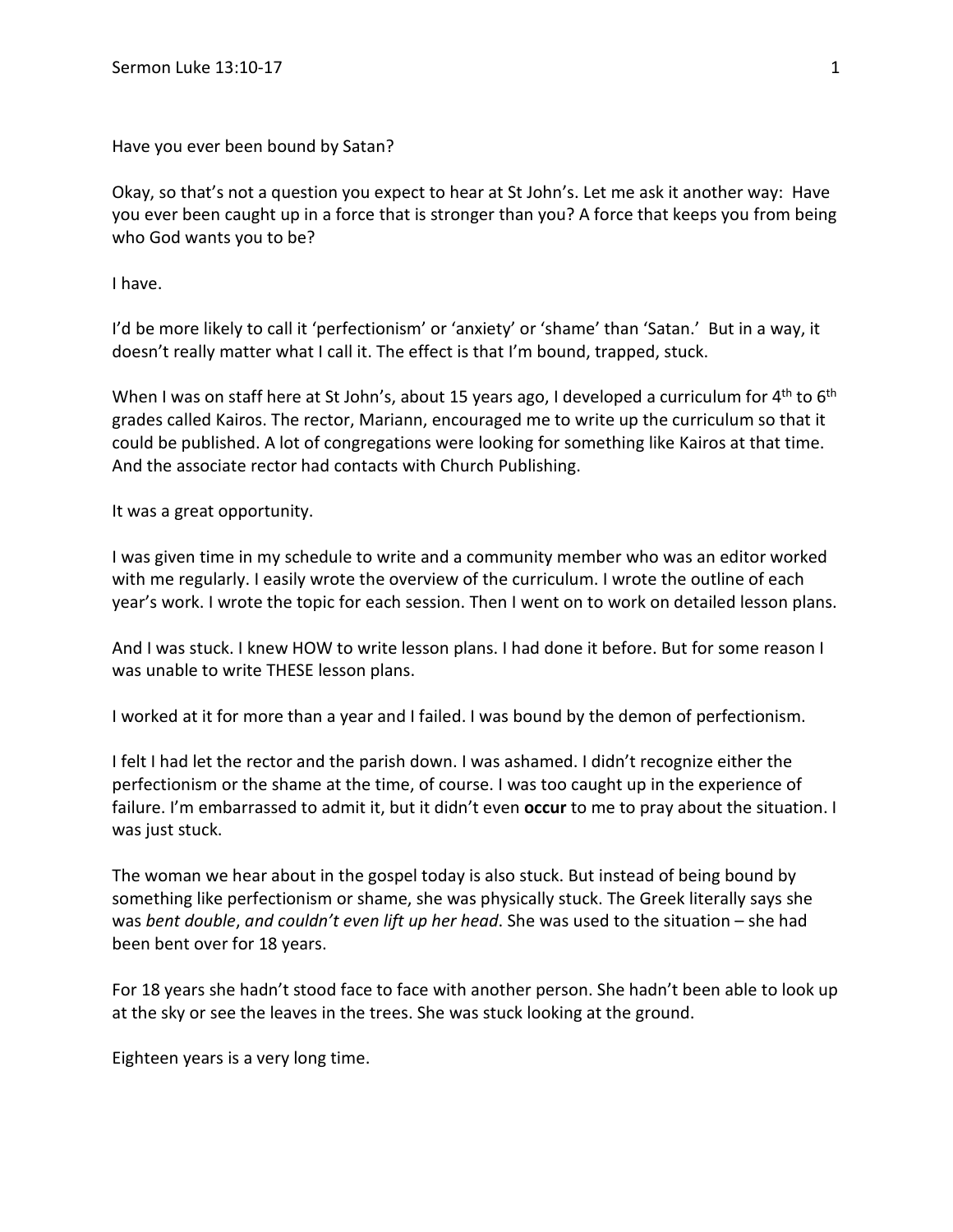Women, of course, were expected to take care of the home, to work in the fields and to tend the children and the elderly. She was unable to do much of that because of her ailment. She would have been very socially isolated.

We don't know from the text of Luke whether she usually went to the synagogue on the Sabbath. But on the Sabbath that Jesus was teaching, she did appear there.

I imagine her coming in and slowly making her way around the back of the crowd. Jesus saw her and did a remarkable thing. He interrupted his teaching and called the woman to him. When she approached Jesus, he spoke to her. He said, "Woman, you are free from your ailment."

Jesus saw her and called her and spoke to her. Then he reached out and touched her. Immediately the woman stood up straight and began praising God.

No one had brought her to Jesus' attention. No one asked Jesus to heal her. It seems that God just couldn't wait to set the woman free.

The synagogue official was of course annoyed by what Jesus did and he chided the people in the crowd. He told them that there were six days to do work and that they should come on one of those days to be healed, not on the Sabbath.

But Jesus was having none of it. "Hypocrites!" he said. "You untie your donkey and your ox to lead them to water on the Sabbath. Isn't it right that this woman, who is after all a daughter of Abraham, should be freed from the power of Satan on the Sabbath?"

That shut down Jesus' opponents in the synagogue. The validity of his argument was obvious; they were ashamed.

All of us have places where we are stuck, where we are not free. We might call such places troubled relationships or struggle with addiction or impatience or pride or jealousy. Maybe we have learned to adapt to these places where we aren't free and just live with them.

But even when we don't think to ask, God sees us and calls us and gives us what we need. Sometimes what we need might be healing, like the woman in the story. Sometimes we might need a change of heart or a new way of looking at the world.

God made us to be free. God wants us to be free. What if we cooperated with God's desire for our freedom? What if we prayed to want to be open to God's healing? What if we prayed to let go – just a little – of the need to be perfect or right? What if we prayed to release just a bit of resentment? What if we can't do even that small thing?

The Good News is that when we can't do even that small thing, when we can't do anything to help ourselves, God is working in us.